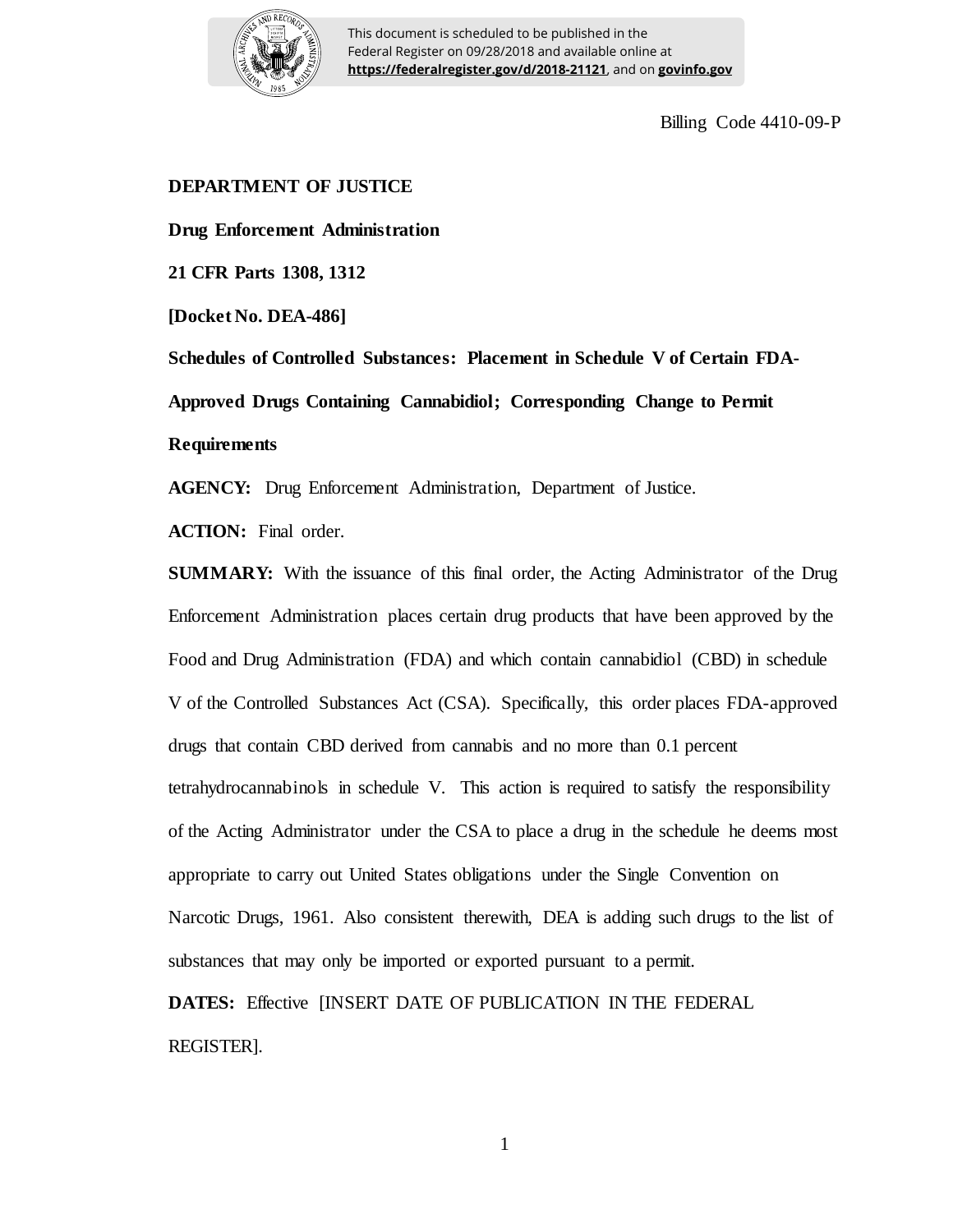**FOR FURTHER INFORMATION CONTACT:** Kathy L. Federico, Regulatory Drafting and Policy Support Section (DPW), Diversion Control Division, Drug Enforcement Administration; Mailing Address: 8701 Morrissette Drive, Springfield, Virginia 22152; Telephone: (202) 598–6812.

## **SUPPLEMENTARY INFORMATION:**

#### **Background and Legal Authority**

l

The United States is a party to the Single Convention on Narcotic Drugs, 1961 (Single Convention), and other international conventions designed to establish effective control over international and domestic traffic in controlled substances. 21 U.S.C. 801(7). The Single Convention entered into force for the United States on June 24, 1967, after the Senate gave its advice and consent to the United States' accession. *See* Single Convention, 18 U.S.T. 1407. The enactment and enforcement of the Controlled Substances Act (CSA) are the primary means by which the United States carries out its obligations under the Single Convention.<sup>1</sup> Various provisions of the CSA directly reference the Single Convention. One such provision is  $21$  U.S.C.  $811(d)(1)$ , which relates to scheduling of controlled substances.

As stated in subsection  $811(d)(1)$ , if control of a substance is required "by United" States obligations under international treaties, conventions, or protocols in effect on October 27, 1970, the Attorney General shall issue an order controlling such drug under the schedule he deems most appropriate to carry out such obligations, without regard to the findings required by [subsections  $811(a)$  or  $812(b)$ ] and without regard to the

<sup>&</sup>lt;sup>1</sup> See S. Rep. No. 91-613, at 4 (1969) ("The United States has international commitments to help control the worldwide drug traffic. To honor those commitments, principally those established by the Single Convention on Narcotic Drugs of 1961, is clearly a Federal responsibility."); *Control of Papaver Bracteatum*, 1 Op. O.L.C. 93, 95 (1977) ("[A] number of the provisions of [the CSA] reflect Congress' intent to comply with the obligations imposed by the Single Convention.").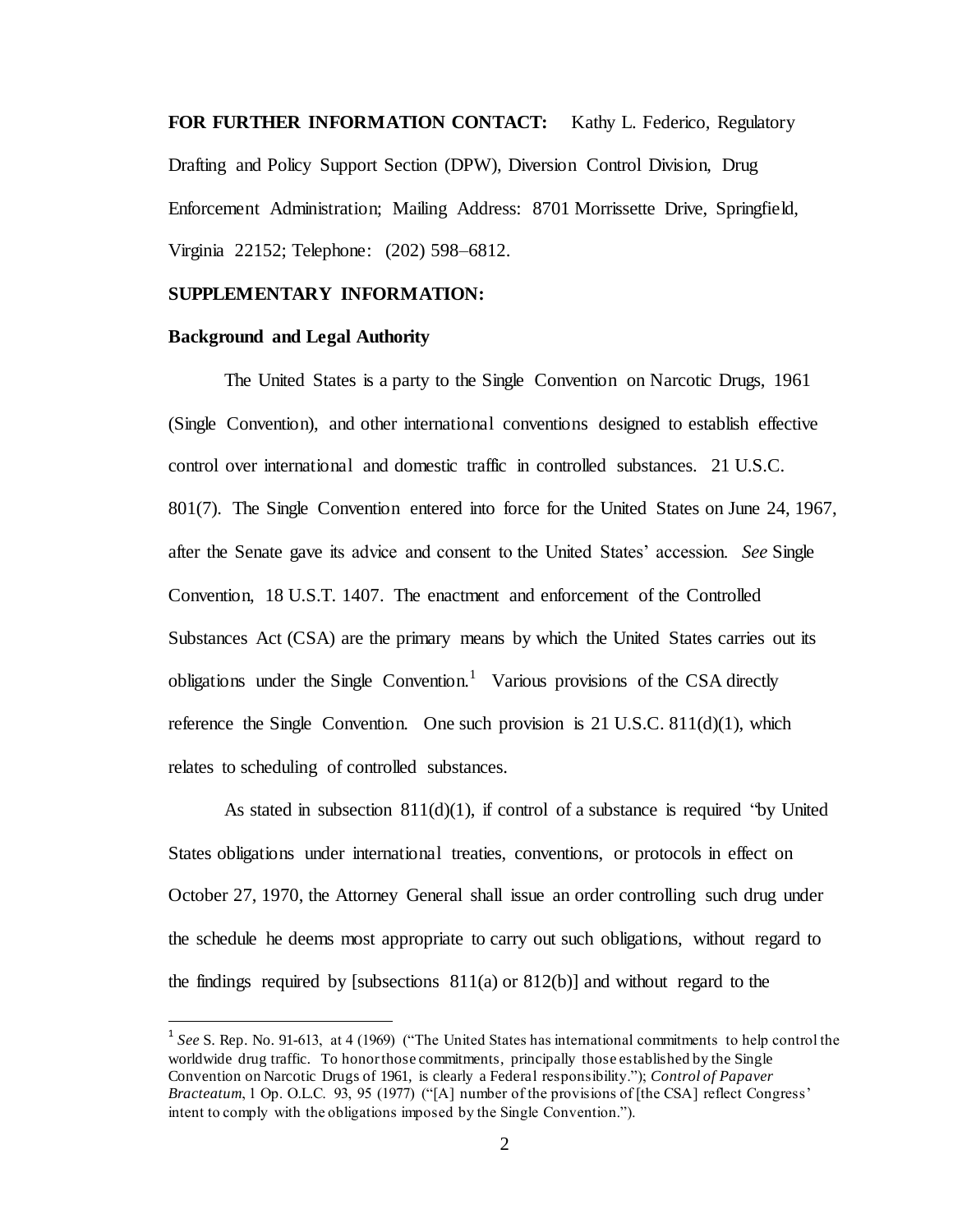procedures prescribed by [subsections 811(a) and (b)]." This provision is consistent with the Supremacy Clause of the U.S. Constitution (art. VI, sec. 2), which provides that all treaties made under the authority of the United States "shall be the supreme Law of the Land." In accordance with this constitutional mandate, under section  $811(d)(1)$ , Congress directed the Attorney General (and the Administrator of DEA, by delegation)<sup>2</sup> to ensure that compliance by the United States with our nation's obligations under the Single Convention is given top consideration when it comes to scheduling determinations.

Section 811(d)(1) is relevant here because, on June 25, 2018, the Food and Drug Administration (FDA) announced that it approved a drug that is subject to control under the Single Convention. Specifically, the FDA announced that it approved the drug Epidiolex for the treatment of seizures associated with two rare and severe forms of epilepsy, Lennox-Gastaut syndrome and Dravet syndrome, in patients two years of age and older. www.fda.gov/NewsEvents/Newsroom/PressAnnouncements/ucm611046.htm. Epidiolex is an oral solution that contains cannabidiol (CBD) extracted from the cannabis plant. This is the first FDA-approved drug made from the cannabis plant.<sup>3</sup> Now that Epiodiolex has been approved by the FDA, it has a currently accepted medical use in treatment in the United States for purposes of the CSA. Accordingly, Epidiolex no longer meets the criteria for placement in schedule I of the CSA. *See* 21 U.S.C. 812(b) (indicating that while substances in schedule I have no currently accepted medical use in treatment in the United States, substances in schedules II-V do); *see also United States v.* 

l

 $2$  28 CFR 0.100.

<sup>&</sup>lt;sup>3</sup> The drug Marinol was approved by the FDA in 1985. Marinol contains a *synthetic* form of dronabinol (an isomer of tetrahydrocannabinol) and thus is not made from the cannabis plant.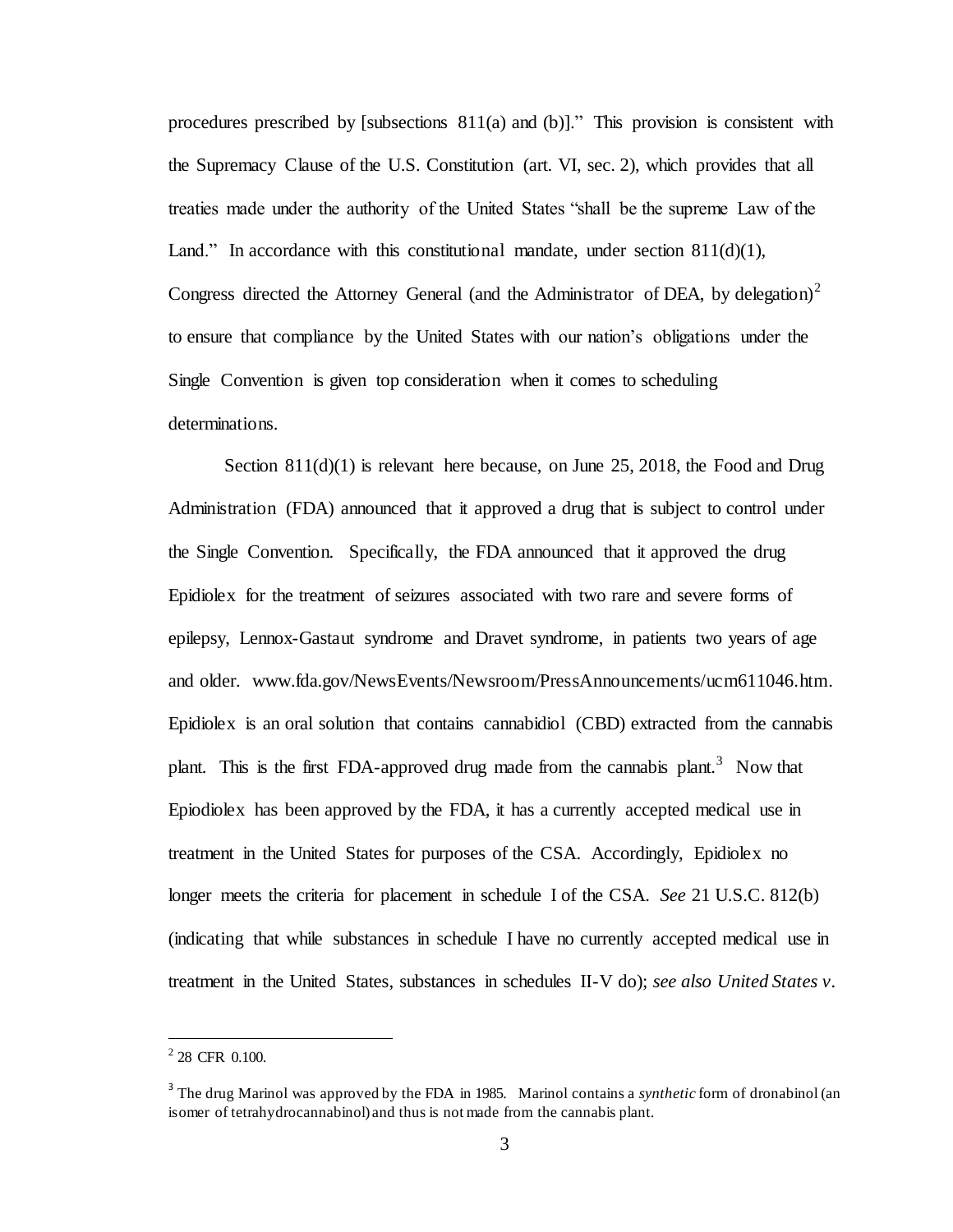*Oakland Cannabis Buyers' Cooperative*, 532 U.S. 483, 491-92 (2001) (same). DEA must therefore take the appropriate scheduling action to remove the drug from schedule I.

In making this scheduling determination, as section  $811(d)(1)$  indicates, it is necessary to assess the relevant requirements of the Single Convention. Under the treaty, cannabis, cannabis resin, and extracts and tinctures of cannabis are listed in Schedule I.<sup>4</sup> The cannabis plant contains more than 100 cannabinoids. Among these are tetrahydrocannabinols (THC) and CBD.<sup>5</sup> Material that contains THC and CBD extracted from the cannabis plant falls within the listing of extracts and tinctures of cannabis for purposes of the Single Convention.<sup>6</sup> Thus, such material, which includes, among other things, a drug product containing CBD extracted from the cannabis plant, is a Schedule I drug under the Single Convention.

Parties to the Single Convention are required to impose a number of control measures with regard to drugs listed in Schedule I of the Convention. These include, but are not limited to, the following:

 $\overline{a}$ 

 $4$  The text of the Single Convention capitalizes schedules (e.g., "Schedule I"). In contrast, the text of the CSA generally refers to schedules in lower case. This document will follow this approach of using capitalization or lower case depending on whether the schedule is under the Single Convention or the CSA.

It should also be noted that the schedules of the Single Convention operate somewhat differently than the schedules of the CSA. Unlike the CSA, the Single Convention imposes additional restrictions on drugs listed in Schedule IV that go beyond those applicable to drugs listed in Schedule I. All drugs in Schedule IV of the Single Convention are also in Schedule I of the Convention. Cannabis and cannabis resin are among the drugs listed in Schedule IV of the Single Convention.

<sup>&</sup>lt;sup>5</sup> There are numerous isomers of cannabidiol, which will be referred to here collectively as "CBD."

 $6$  Although the Single Convention does not define the term "extract," the ordinary meaning of that term would include a product, such as a concentrate of a certain chemical or chemicals, obtained by a physical or chemical process. *See*, *e.g*., Webster's Third New International Dictionary 806 (1976). Thus, the term extract of cannabis would include any product that is made by subjecting cannabis material to a physical or chemical process designed to isolate or increase the concentration of one or more of the cannabinoid constituents.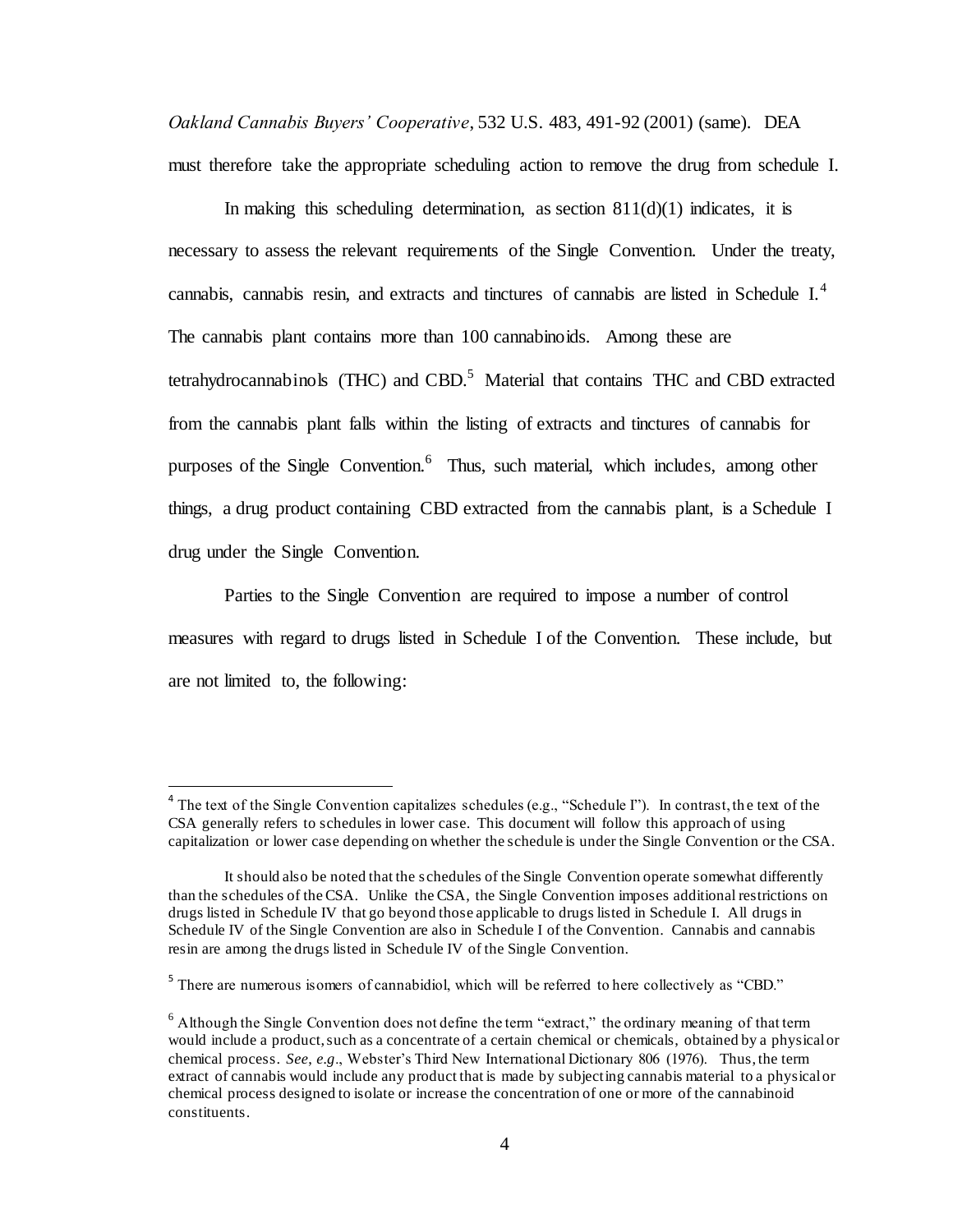- Limiting exclusively to medical and scientific purposes the production, manufacture, export, import, distribution of, trade in, use and possession of such drugs. Article 4.
- Furnishing to the International Narcotics Control Board (INCB) annual estimates of, among other things, quantities of such drugs to be consumed for medical and scientific purposes, utilized for the manufacture of other drugs, and held in stock. Article 19.
- Furnishing to the INCB statistical returns on the actual production, utilization, consumption, imports and exports, seizures, and stocks of such drugs during the prior year. Article 20.
- Requiring that licensed manufacturers of such drugs obtain quotas specifying the amounts of such drugs they may manufacture to prevent excessive production and accumulation beyond that necessary to satisfy legitimate needs. Article 29.
- Requiring manufacturers and distributors of such drugs to be licensed. Articles 29 & 30.
- Requiring medical prescriptions for the dispensing of such drugs to patients. Article 30.
- Requiring importers and exporters of such drugs to be licensed and requiring each individual importation or exportation to be predicated on the issuance of a permit. Article 31.
- Prohibiting the possession of such drugs except under legal authority. Article 33.
- Requiring those in the legitimate distribution chain (manufacturers, distributors, scientists, and those who lawfully dispense such drugs) to keep records that show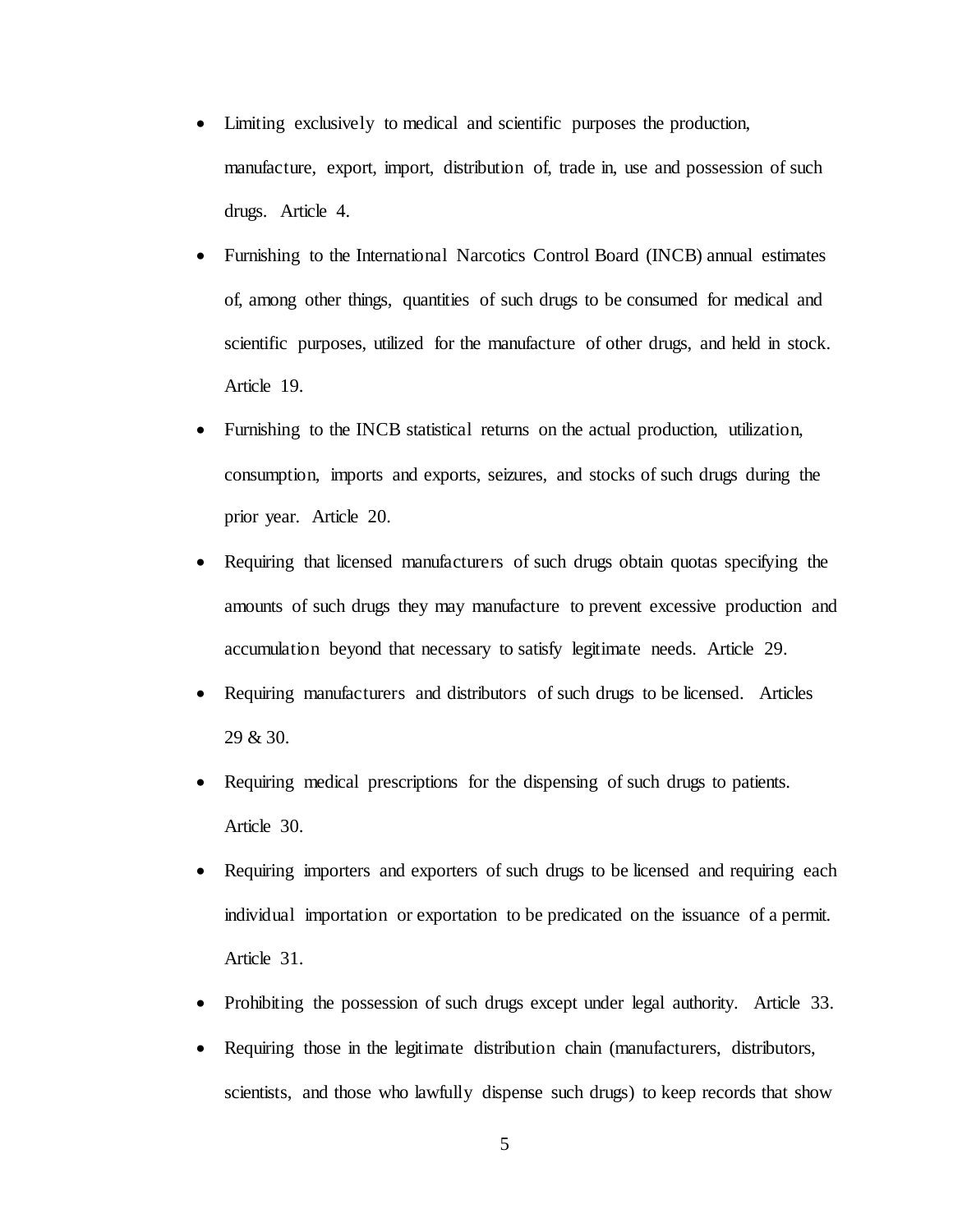the quantities of such drugs manufactured, distributed, dispensed, acquired, or otherwise disposed of during the prior two years. Article 34.

Because the CSA was enacted in large part to satisfy United States obligations under the Single Convention, many of the CSA's provisions directly implement the foregoing treaty requirements. None of the foregoing obligations of the United States could be satisfied for a given drug if that drug were removed entirely from the CSA schedules. At least one of the foregoing requirements (quotas) can only be satisfied if the drug that is listed in Schedule I of the Single Convention is also listed in schedule I or II of the CSA because, as 21 U.S.C. 826 indicates, the quota requirements generally apply only to schedule I and II controlled substances.

The permit requirement warrants additional explanation. As indicated above, the Single Convention obligates parties to require a permit for the importation and exportation of drugs listed in Schedule I of the Convention. This permit requirement applies to a drug product containing CBD extracted from the cannabis plant because, as further indicated above, such a product is a Schedule I drug under the Single Convention. However, under the  $CSA<sup>7</sup>$  and DEA regulations, the import/export permit requirement does not apply to all controlled substances. Rather, a permit is required to import or export any controlled substance in schedule I and II as well as certain controlled substances in schedules III, IV, and V. *See* 21 U.S.C. 952 and 953; 21 CFR 1312.11, 1312.12, 1312.21, 1312.22. Thus, in deciding what schedule is most appropriate to carry

l

 $<sup>7</sup>$  The provisions of federal law relating to the import and export of controlled substances – those found in</sup> 21 U.S.C. 951 through 971 – are more precisely referred to as the Controlled Substances Import and Export Act (CSIEA). However, federal courts and DEA often use the term "CSA" to refer collectively to all provisions from 21 U.S.C. 801 through 971 and, for ease of exposition, this document will do likewise.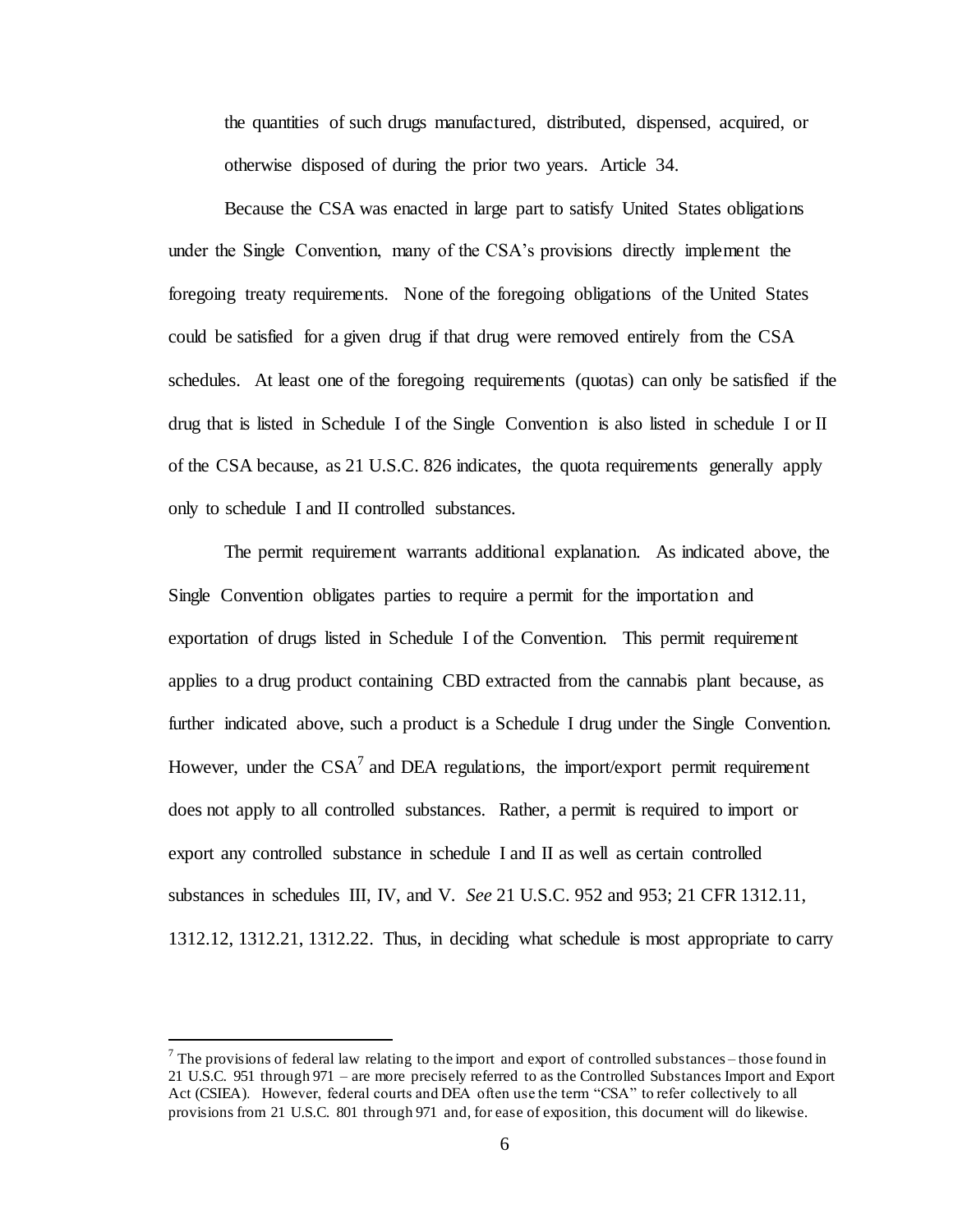out the United States' obligations under the Single Convention with respect to the importation and exportation of Epidiolex, I conclude there are two options:

(i) control the drug in schedule II, which will automatically require an import/export permit under existing provisions of the CSA and DEA regulations or

(ii) control the drug in schedule III, IV, or V, and simultaneously amend the regulations to require a permit to import or export Epidiolex.

It bears emphasis that where, as here, control of a drug is required by the Single Convention, the DEA Administrator "shall issue an order controlling such drug under the schedule he deems most appropriate to carry out such obligations, *without regard to the findings required by [21 U.S.C. 811 (a) or 812(b)] and without regard to the procedures prescribed by [21 U.S.C. 811 (a) or (b)].*"21 U.S.C. 811(d)(1) (emphasis added). Thus, in such circumstances, the Administrator is not obligated to request a medical and scientific evaluation or scheduling recommendation from the Department of Health and Human Services (HHS) (as is normally done pursuant to section  $811(b)$ ).<sup>8</sup> Nonetheless, DEA did seek such an evaluation and recommendation from HHS with respect to the Epidiolex formulation. In responding to that request, HHS advised DEA that it found the Epidiolex formulation to have a very low potential for abuse and, therefore, recommended that, if DEA concluded that control of the drug was required under the

 $\overline{a}$ 

 $8 \text{ In the House Report to the bill that would become the CSA (H. Rep. No. 91-1444, at 36 (1970)), this issue.}$ is explained as follows:

Under subsection [811(d)], where control of a drug or other substance by the United States is required by reason of its obligations under [the Single Convention], the bill does not require that the Attorney General seek an evaluation and recommendation by the Secretary of Health, Education, and Welfare, or pursue the procedures for control prescribed by the bill but he may include the drug or other substance under any of the five schedules of the bill which he considers most appropriate to carry out the obligations of the United States under the international instrument, and he may do so without making the specific findings otherwise required for inclusion of a drug or other substance in that schedule.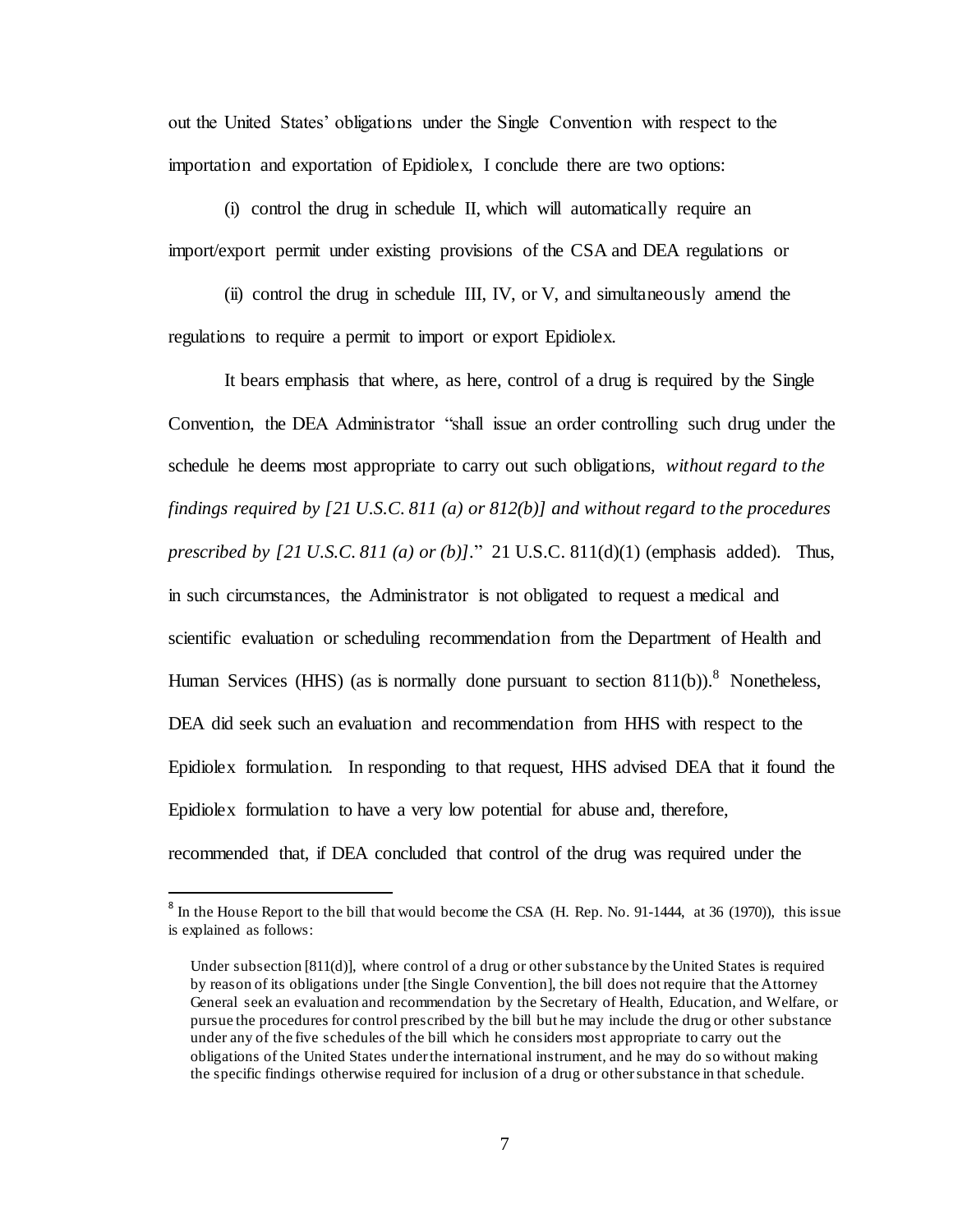Single Convention, Epidiolex should be placed in schedule V of the  $CSA$ . Although I am not required to consider this HHS recommendation when issuing an order under section  $811(d)(1)$ , because I believe there are two legally viable scheduling options (listed above), both of which would satisfy the United States' obligations under the Single Convention, I will exercise my discretion and choose the option that most closely aligns to the HHS recommendation. Namely, I am hereby ordering that the Epidiolex formulation (and any future FDA-approved generic versions of such formulation made from cannabis) be placed in schedule V of the CSA.

As noted, this order placing the Epidiolex formulation in schedule V will only comport with section  $811(d)(1)$  if all importations and exportations of the drug remain subject to the permit requirement. Until now, since the Epidiolex formulation had been a schedule I controlled substance, the importation of the drug from its foreign production facility has always been subject to the permit requirement. To ensure this requirement remains in place (and thus to prevent any lapse in compliance with the requirements of the Single Convention), this order will amend the DEA regulations (21 CFR 1312.30) to add the Epidiolex formulation to the list of nonnarcotic schedule III through V controlled substances that are subject to the import and export permit requirement.

Finally, a brief explanation is warranted regarding the quota requirement in connection with the Single Convention. As indicated above, for drugs listed in Schedule I of the Convention, parties are obligated to require that licensed manufacturers of such drugs obtain quotas specifying the amounts of such drugs they may manufacture. The purpose of this treaty requirement is to prevent excessive production and accumulation

l

<sup>9</sup> HHS most recently updated its medical and scientific evaluation and scheduling recommendation for the Epidiolex formulation by letter to DEA dated June 13, 2018.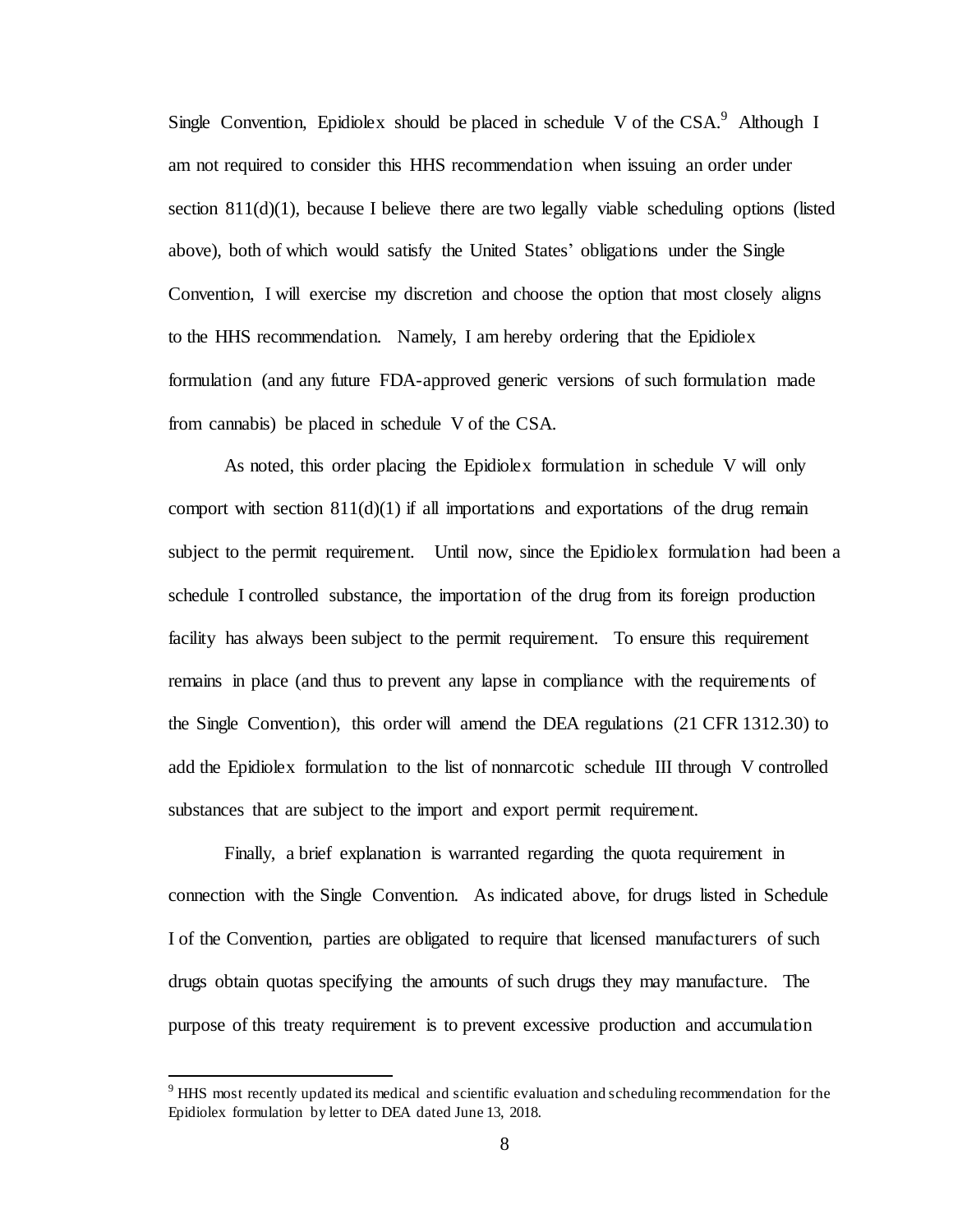beyond that necessary to satisfy legitimate needs. Under this scheduling order, the United States will continue to meet this obligation because the bulk cannabis material used to make the Epidiolex formulation (as opposed to the FDA-approved drug product in finished dosage form) will remain in schedule I of the CSA and thus be subject to all applicable quota provisions under 21 U.S.C. 826. $^{10}$ 

# **Requirements for Handling FDA-Approved Products Containing CBD**

As noted, until now, Epidiolex has been a schedule I controlled substance. By virtue of this order, Epidiolex (and any generic versions of the same formulation that might be approved by the FDA in the future) will be a schedule V controlled substance. Thus, all persons in the distribution chain who handle Epidiolex in the United States (importers, manufacturers, distributors, and practitioners) must comply with the requirements of the CSA and DEA regulations relating to schedule V controlled substances. As further indicated, any material, compound, mixture, or preparation *other than Epidiolex* that falls within the CSA definition of marijuana set forth in 21 U.S.C. 802(16), including any non-FDA-approved CBD extract that falls within such definition, remains a schedule I controlled substance under the  $CSA$ .<sup>11</sup> Thus, persons who handle

 $\overline{a}$ 

 $10<sup>10</sup>$  At present, the cannabis used to make Epidiolex is grown in the United Kingdom and the drug is imported into the United States in finished dosage form.

 $11$  Nothing in this order alters the requirements of the Federal Food, Drug, and Cosmetic Act that might apply to products containing CBD. In announcing its recent approval of Epidiolex, the FDA Commissioner stated:

<sup>[</sup>W]e remain concerned about the proliferation and illegal marketing of unapproved CBD-containing products with unproven medical claims. . . . The FDA has taken recent actions against companies distributing unapproved CBD products. These products have been marketed in a variety of formulations, such as oil drops, capsules, syrups, teas, and topical lotions and creams. These companies have claimed that various CBD products could be used to treat or cure serious diseases such as cancer with no scientific evidence to support such claims.

www.fda.gov/NewsEvents/Newsroom/PressAnnouncements/ucm611047.htm.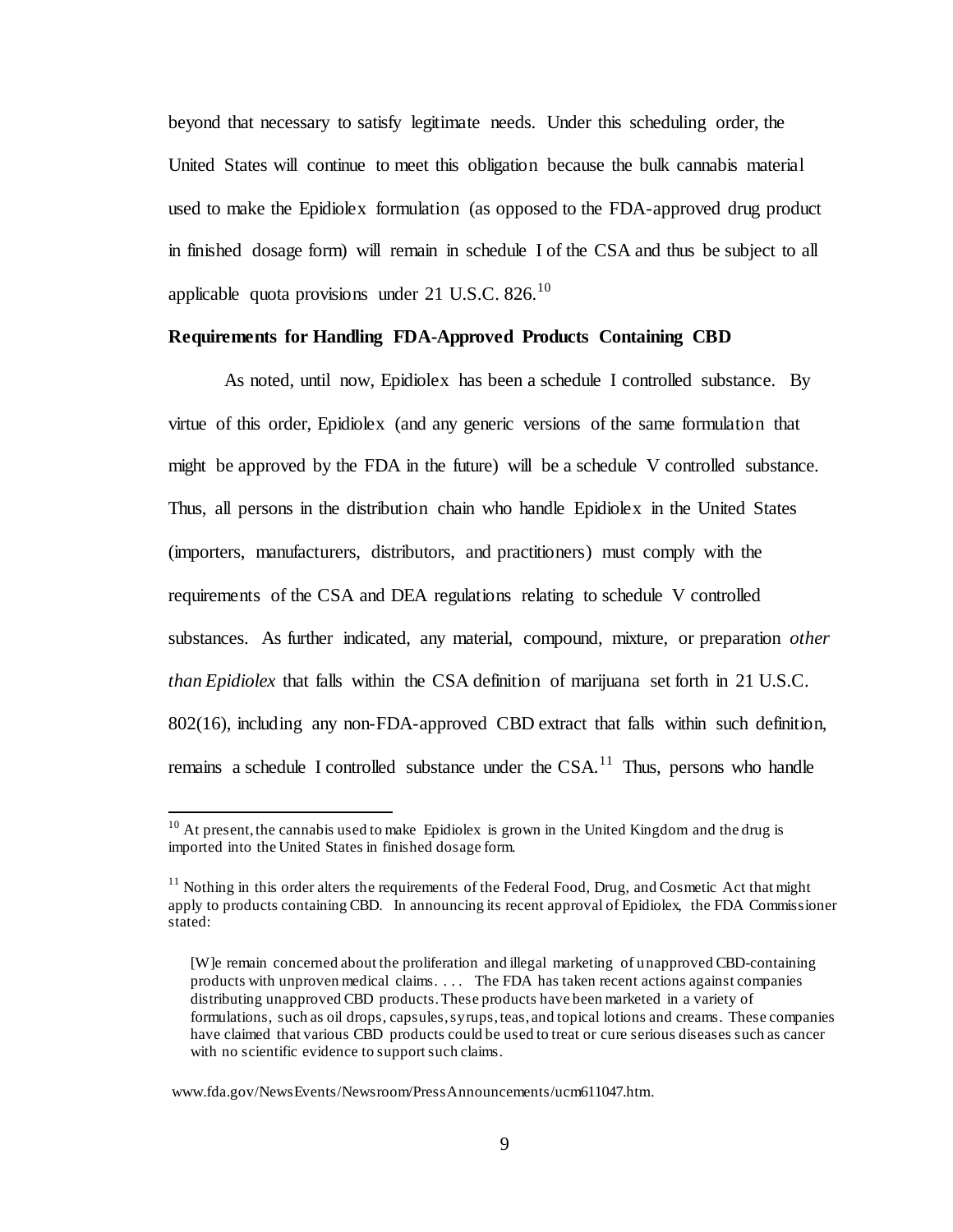such items will continue to be subject to the requirements of the CSA and DEA regulations relating to schedule I controlled substances.

# **Regulatory Analyses**

l

## *Administrative Procedure Act*

The CSA provides for an expedited scheduling action where control of a drug is required by the United States' obligations under the Single Convention. 21 U.S.C. 811(d)(1). Under such circumstances, the Attorney General must "issue an *order* controlling such drug under the schedule he deems most appropriate to carry out such obligations," without regard to the findings or procedures otherwise required for scheduling actions. *Id.* (emphasis added). Thus, section  $811(d)(1)$  expressly requires that this type of scheduling action not proceed through the notice-and-comment rulemaking procedures governed by the Administrative Procedure Act (APA), which generally apply to scheduling actions; it instead requires that such scheduling action occur through the issuance of an "order."

Although the text of section  $811(d)(1)$  thus overrides the normal APA considerations, it is notable that the APA itself contains a provision that would have a similar effect. As set forth in 21 U.S.C. 553(a)(1), the section of the APA governing rulemaking does not apply to a "foreign affairs function of the United States." An order issued under section  $811(d)(1)$  may be considered a foreign affairs function of the United States because it is for the express purpose of ensuring that the United States carries out its obligations under an international treaty.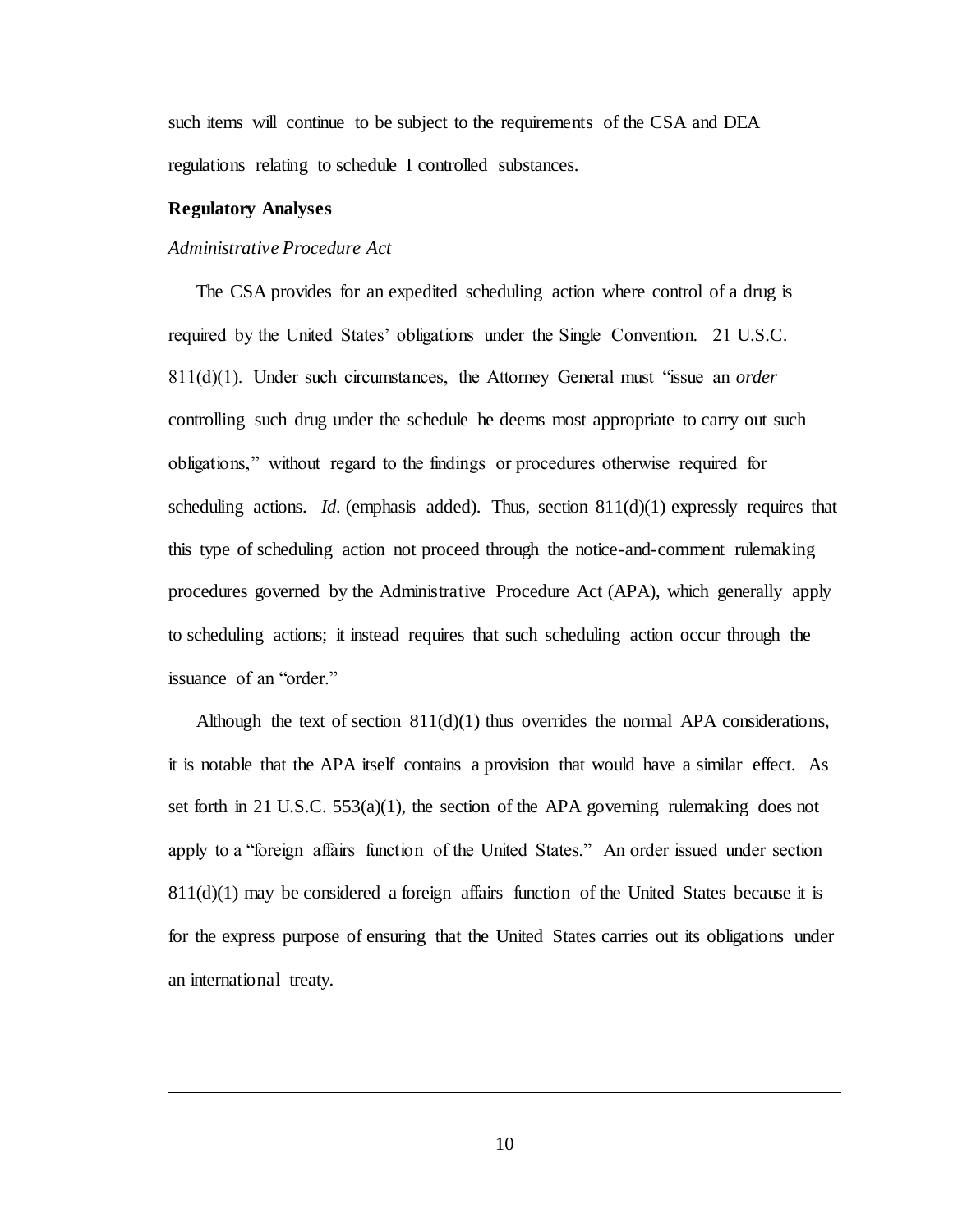*Executive Order 12866, 13563, and 13771, Regulatory Planning and Review, Improving Regulation and Regulatory Review, and Reducing Regulation and Controlling Regulatory Costs*

This action is not a significant regulatory action as defined by Executive Order 12866 (Regulatory Planning and Review), section 3(f), and the principles reaffirmed in Executive Order 13563 (Improving Regulation and Regulatory Review), and, accordingly, this action has not been reviewed by the Office of Management and Budget (OMB).

This order is not an Executive Order 13771 regulatory action. *Executive Order 12988, Civil Justice Reform*

This action meets the applicable standards set forth in sections  $3(a)$  and  $3(b)(2)$  of Executive Order 12988 to eliminate drafting errors and ambiguity, minimize litigation, provide a clear legal standard for affected conduct, and promote simplification and burden reduction.

## *Executive Order 13132, Federalism*

This action does not have federalism implications warranting the application of Executive Order 13132. This action does not have substantial direct effects on the States, on the relationship between the national government and the States, or on the distribution of power and responsibilities among the various levels of government.

*Executive Order 13175, Consultation and Coordination with Indian Tribal Governments*

This action does not have tribal implications warranting the application of Executive Order 13175. The action does not have substantial direct effects on one or more Indian tribes, on the relationship between the Federal government and Indian tribes, or on the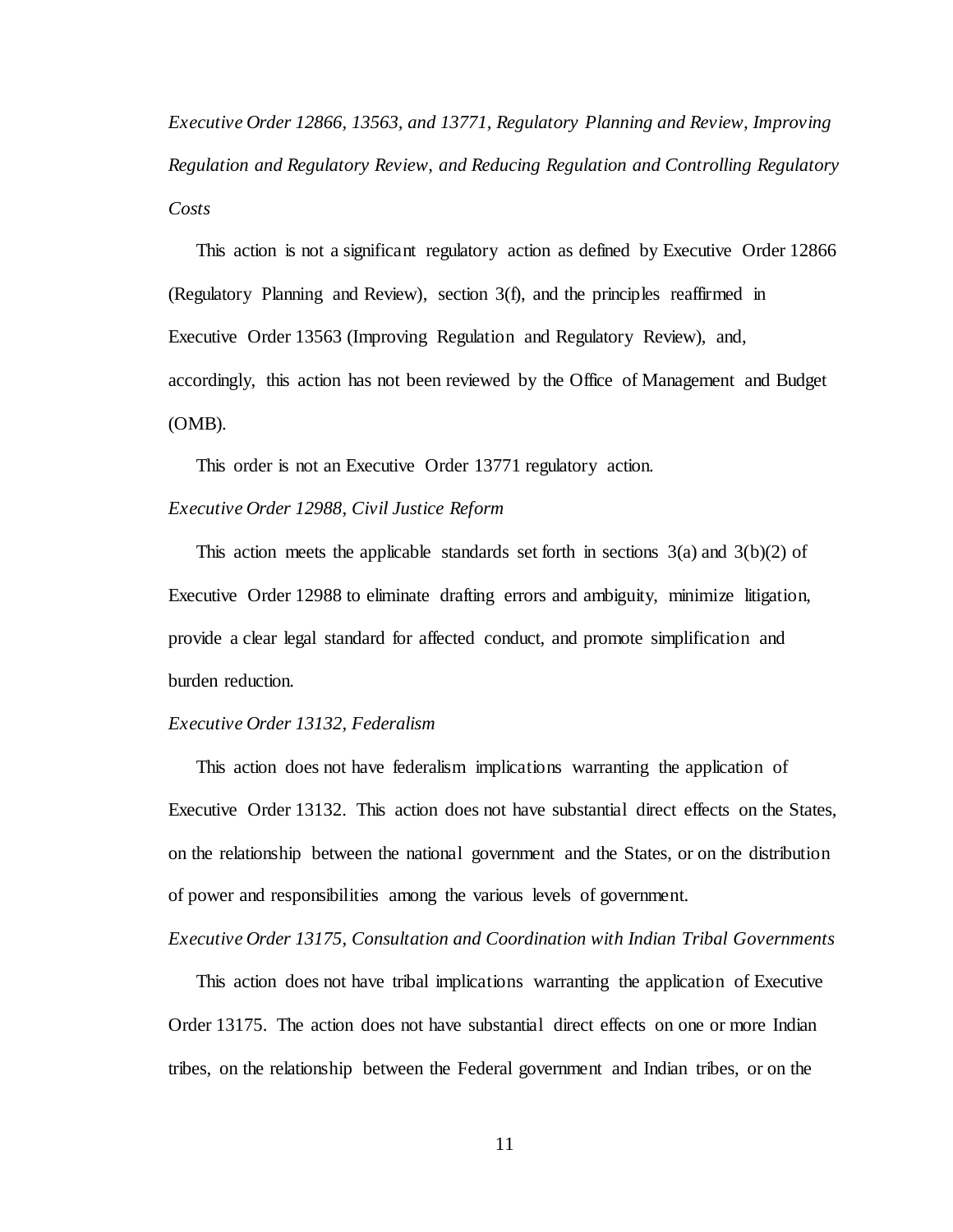distribution of power and responsibilities between the Federal government and Indian tribes.

# *Regulatory Flexibility Act*

The Regulatory Flexibility Act (RFA) (5 U.S.C. 601–612) applies to rules that are subject to notice and comment under section 553(b) of the APA or any other law. As explained above, the CSA exempts this order from the APA notice-and-comment rulemaking provisions. Consequently, the RFA does not apply to this action. *Paperwork Reduction Act of 1995*

This action does not impose a new collection of information requirement under the Paperwork Reduction Act of 1995. 44 U.S.C. 3501–3521. An agency may not conduct or sponsor, and a person is not required to respond to, a collection of information unless it displays a currently valid OMB control number.

## *Congressional Review Act*

As noted above, this action is an order, not a rulemaking. Accordingly, the Congressional Review Act (CRA) is inapplicable, as it applies only to rules. However, the DEA has submitted a copy of this final order to both Houses of Congress and to the Comptroller General, although such filing is not required under the Small Business Regulatory Enforcement Fairness Act of 1996 (CRA), 5 U.S.C. 801–808.

## **List of Subjects**

#### 21 CFR Part 1308

Administrative practice and procedure, Drug traffic control, Reporting and recordkeeping requirements.

21 CFR Part 1312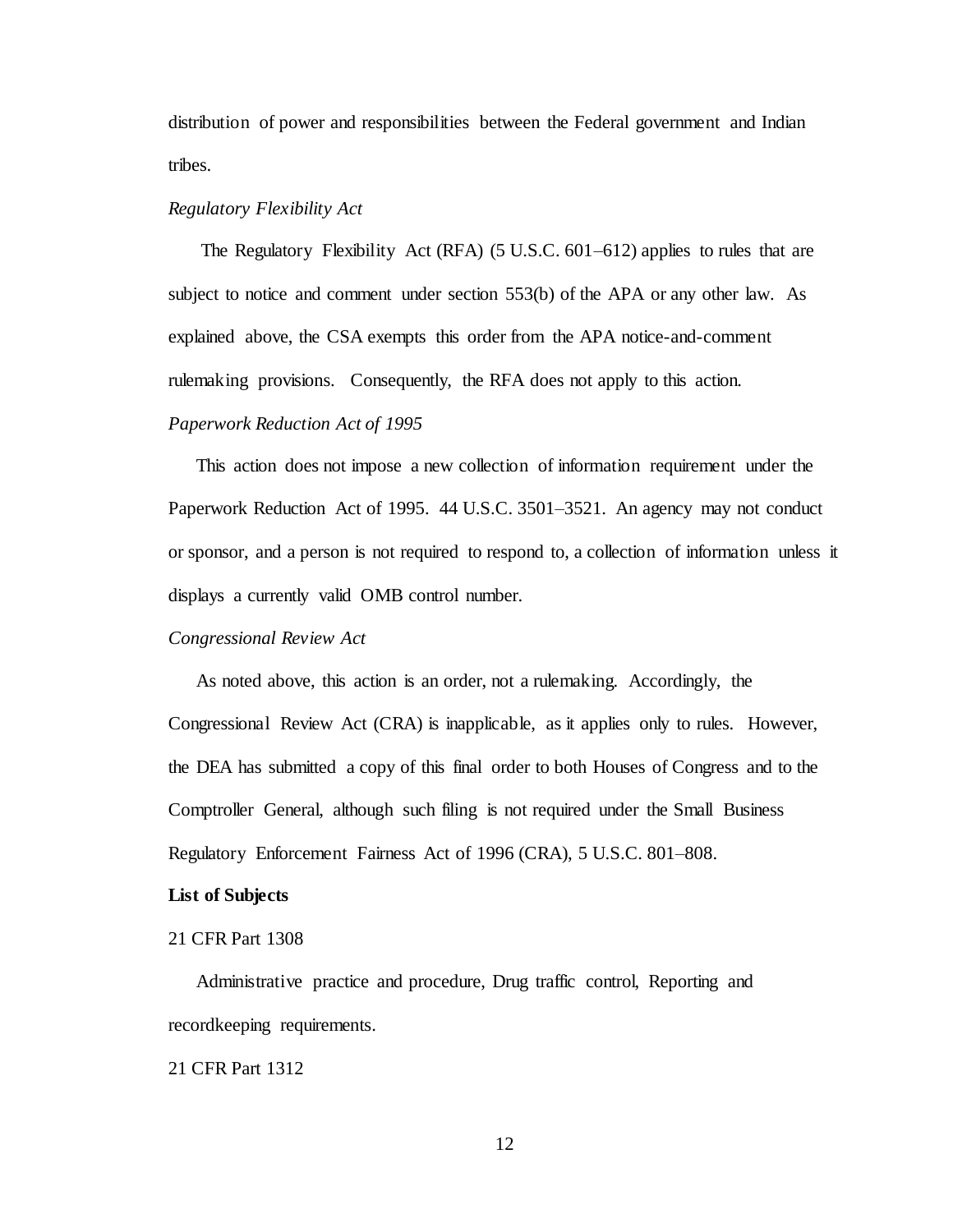Administrative practice and procedure, Drug traffic control, Exports, Imports, Reporting requirements.

For the reasons set out above, DEA amends 21 CFR parts 1308 and 1312 as follows:

# **PART 1308--SCHEDULES OF CONTROLLED SUBSTANCES**

1. The authority citation for part 1308 continues to read as follows:

Authority: 21 U.S.C. 811, 812, 871(b), 956(b) unless otherwise noted.

2. In § 1308.15, add paragraph (f) to read as follows:

# **§ 1308.15 Schedule V.**

\* \* \* \* \*

(f) *Approved cannabidiol drugs*. (1) A drug product in finished dosage formulation that has been approved by the U.S. Food and Drug Administration that contains cannabidiol (2-[1R-3-methyl-6R-(1-methylethenyl)-2-cyclohexen-1-yl]-5-pentyl-1,3 benzenediol) derived from cannabis and no more than 0.1 percent (w/w) residual tetrahydrocannabinols…………...........……7367

(2) [Reserved]

\* \* \* \* \*

# **PART 1312—IMPORTATION AND EXPORTATION OF CONTROLLED SUBSTANCES**

3. The authority citation for part 1312 is revised to read as follows:

Authority: 21 U.S.C. 821, 871(b), 952, 953, 954, 957, 958.

4. In § 1312.30, revise the introductory text and add pargraph (b) to read as follows:

§**1312.30 Schedule III, IV, and V non-narcotic controlled substances requiring an import and export permit.**